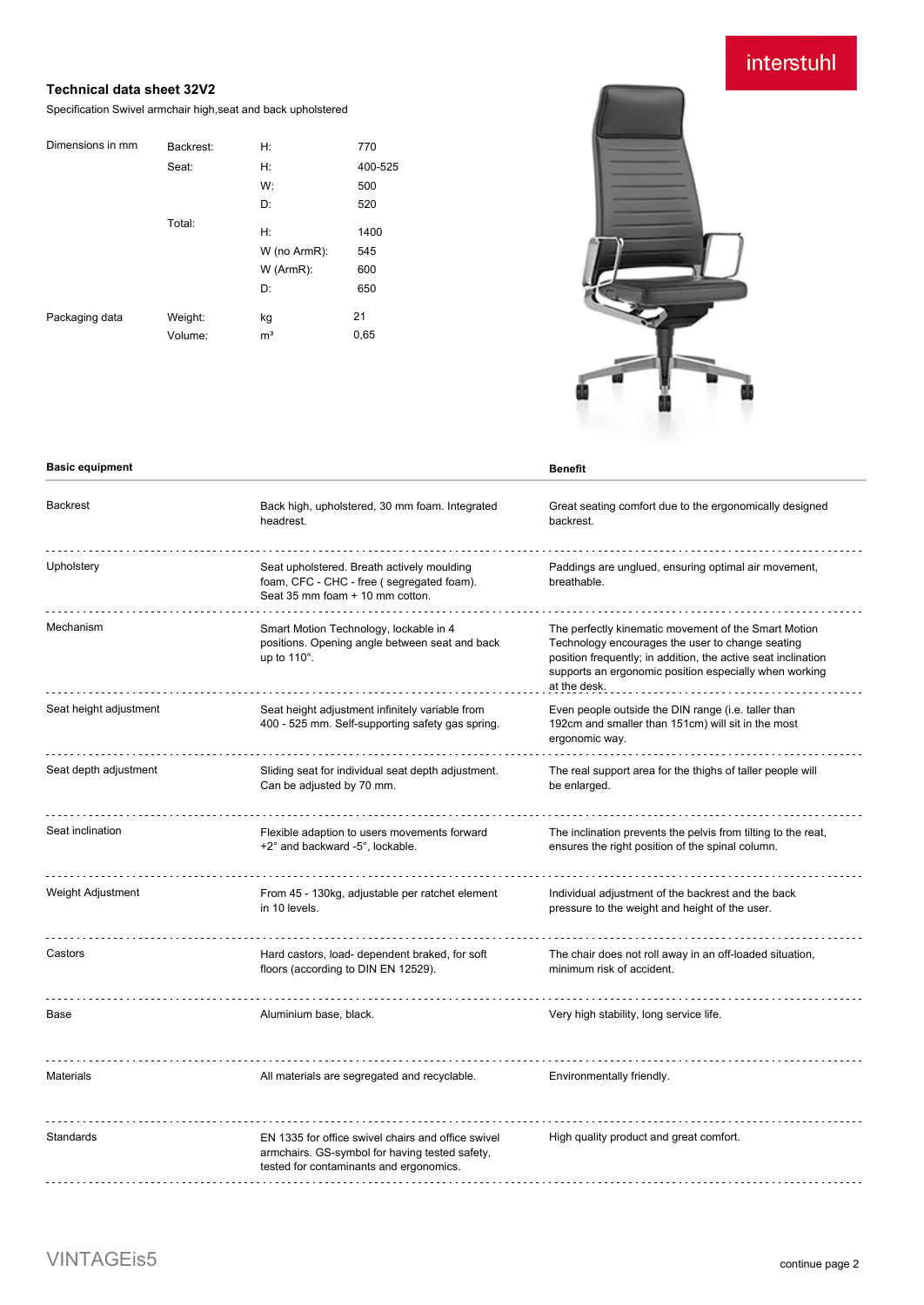# interstuhl

### **Technical data sheet 32V2**

Specification Swivel armchair high,seat and back upholstered

| Dimensions in mm | Backrest: | H:             | 770     |
|------------------|-----------|----------------|---------|
|                  | Seat:     | H:             | 400-525 |
|                  |           | W:             | 500     |
|                  |           | D:             | 520     |
|                  | Total:    | H:             | 1400    |
|                  |           | W (no ArmR):   | 545     |
|                  |           | W (ArmR):      | 600     |
|                  |           | D:             | 650     |
| Packaging data   | Weight:   | kg             | 21      |
|                  | Volume:   | m <sup>3</sup> | 0,65    |



| Certification       | Quality management system DIN EN ISO<br>9001:2015, Regulation (EC) no. 1221/2009<br>(EMAS), Environmental Management System<br>DIN EN ISO 14001:2015, Health and Safety<br>Management System DIN EN ISO 45001:2018,<br>EcoVadis Gold. Commitment to sustainability.<br>Quality Office, Blue Angel, Bifma e3 level Platin. | High quality product.                                             |
|---------------------|---------------------------------------------------------------------------------------------------------------------------------------------------------------------------------------------------------------------------------------------------------------------------------------------------------------------------|-------------------------------------------------------------------|
| Warranty and return | 10 years warranty. Complete return and<br>recycling quarantee.                                                                                                                                                                                                                                                            | Exchange of parts free of charge within the quaranteed<br>period. |

Disassembly instructions are available upon request for any interstuhl product